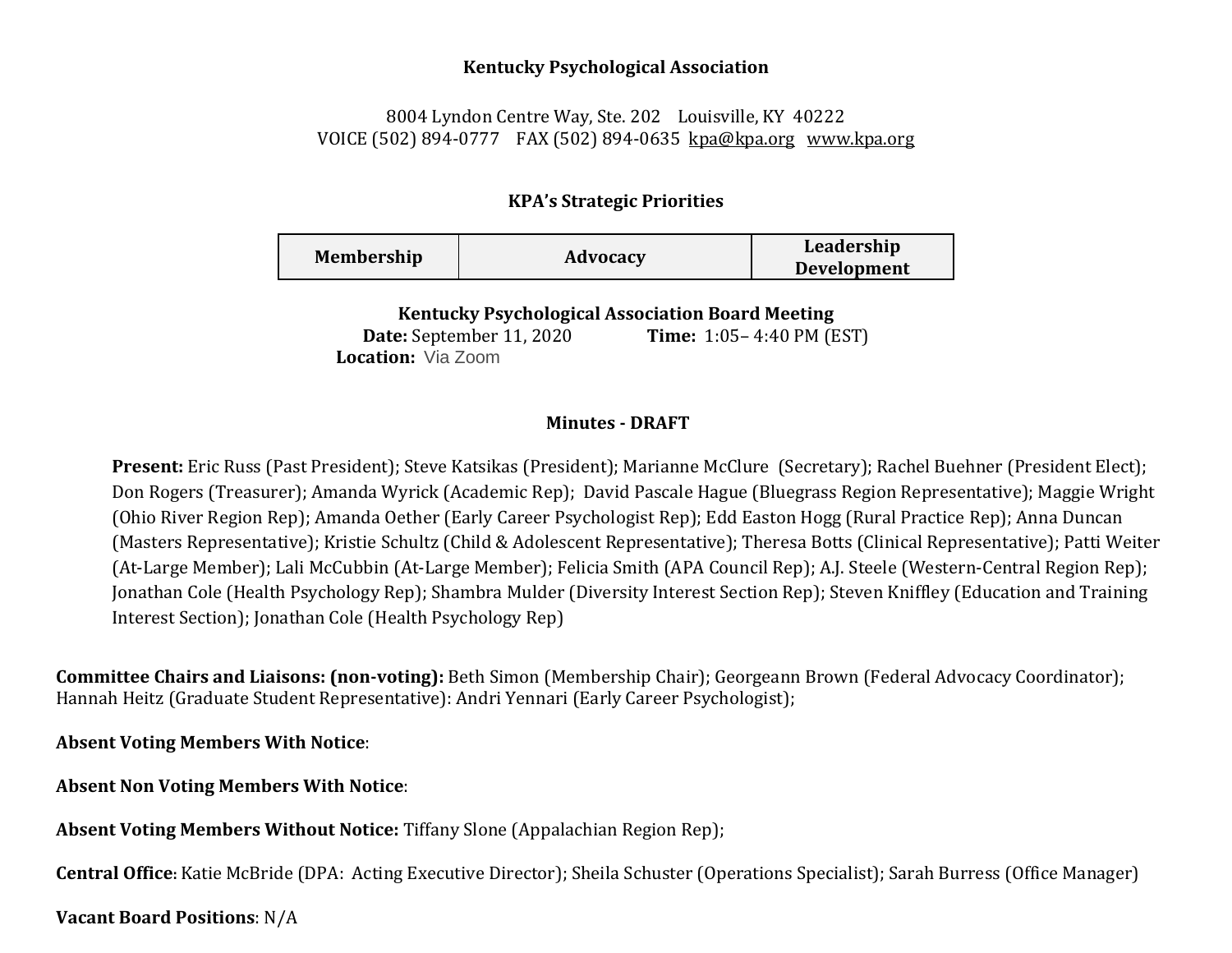| <b>TOPIC</b>                                                            | <b>DESCRIPTION</b>                                                                                                                                                                                                                                                                                                                                                                                                                                                                            | <b>CONCLUSION</b>                                                                            |
|-------------------------------------------------------------------------|-----------------------------------------------------------------------------------------------------------------------------------------------------------------------------------------------------------------------------------------------------------------------------------------------------------------------------------------------------------------------------------------------------------------------------------------------------------------------------------------------|----------------------------------------------------------------------------------------------|
| <b>Call to Order and Roll</b><br>Call/President's<br><b>Remarks</b>     | Katsikas called the meeting to order at 1:05 pm (EST).                                                                                                                                                                                                                                                                                                                                                                                                                                        | No motion was made.                                                                          |
| <b>Approval of Minutes</b><br>from 06-12-2020                           | Minutes were distributed prior to the meeting. No corrections were<br>requested.                                                                                                                                                                                                                                                                                                                                                                                                              | Motion was made to approve the<br>minutes. Motion passed<br>unanimously.                     |
| <b>Approval of Minutes</b><br>from 8-14-2020                            | Minutes were distributed prior to the meeting. No corrections were<br>requested.                                                                                                                                                                                                                                                                                                                                                                                                              | Motion was made to approve the<br>minutes. Motion passed<br>unanimously.                     |
| <b>Second Quarter</b><br><b>Financial Report</b>                        | Rogers discussed the second quarter financial report. He reviewed the balance<br>sheets for KPA/KPF. McBride shared that home study will be a larger revenue<br>source going forward. Factors affecting the second quarter financial picture<br>included: membership, and cancellation of CE's.                                                                                                                                                                                               | Motion was made to approve<br>second quarter financial report.<br>Motion passed unanimously. |
| <b>Executive Director</b><br><b>Report</b>                              | Report was circulated prior to the meeting. McBride shared that this will be<br>her last report as acting ED. Convention discussion - Ruth Lanius, Anneliese<br>Singh, and Kathleen Kendall-Tackett will be featured presenters. There will<br>be a full day of workshops specific to diversity and inclusion awareness and<br>efforts. Discussed price structure for convention.                                                                                                             | No motion was made.                                                                          |
| <b>DPA Report</b>                                                       | Report was circulated prior to the meeting. McBride reported on DPA<br>activities in past quarter including addressing following issues: COVID-19<br>impact, telehealth billing, and psych testing. McBride continues to work<br>closely with licensing board. KBEP is fully staffed. KBEP has clarified that<br>licensees may complete all CE requirements via remote means during the<br>period impacted by COVID-19. Discussion surrounding need to schedule<br>another town hall meeting. | No motion was made.                                                                          |
| <b>ACTION ITEM: KPA</b><br><b>Transition Planning</b>                   | Eric Russ will be starting as Executive Director in October. Russ will be<br>stepping down from his board position as past president which will leave an<br>opening on the Executive Board. Sarah Shelton as past, past president has<br>agreed to serve as past president from October through the end of 2020.                                                                                                                                                                              | No motion was made.                                                                          |
| <b>ACTION ITEM:</b><br><b>Newsletter Editor</b><br>position nominations | Nominations for newsletter editor are still needed. Pascale Hague shared<br>responsibilities of position including: requests articles from KPA leaders &<br>members and edits & submits newsletters to KPA office. E- newsletters are<br>created once per quarter and in Q3 a print newsletter is created. No design or<br>technological skill is needed on the part of the editor. KPA office staff is<br>responsible for layout and printing.                                               | No motion was made.                                                                          |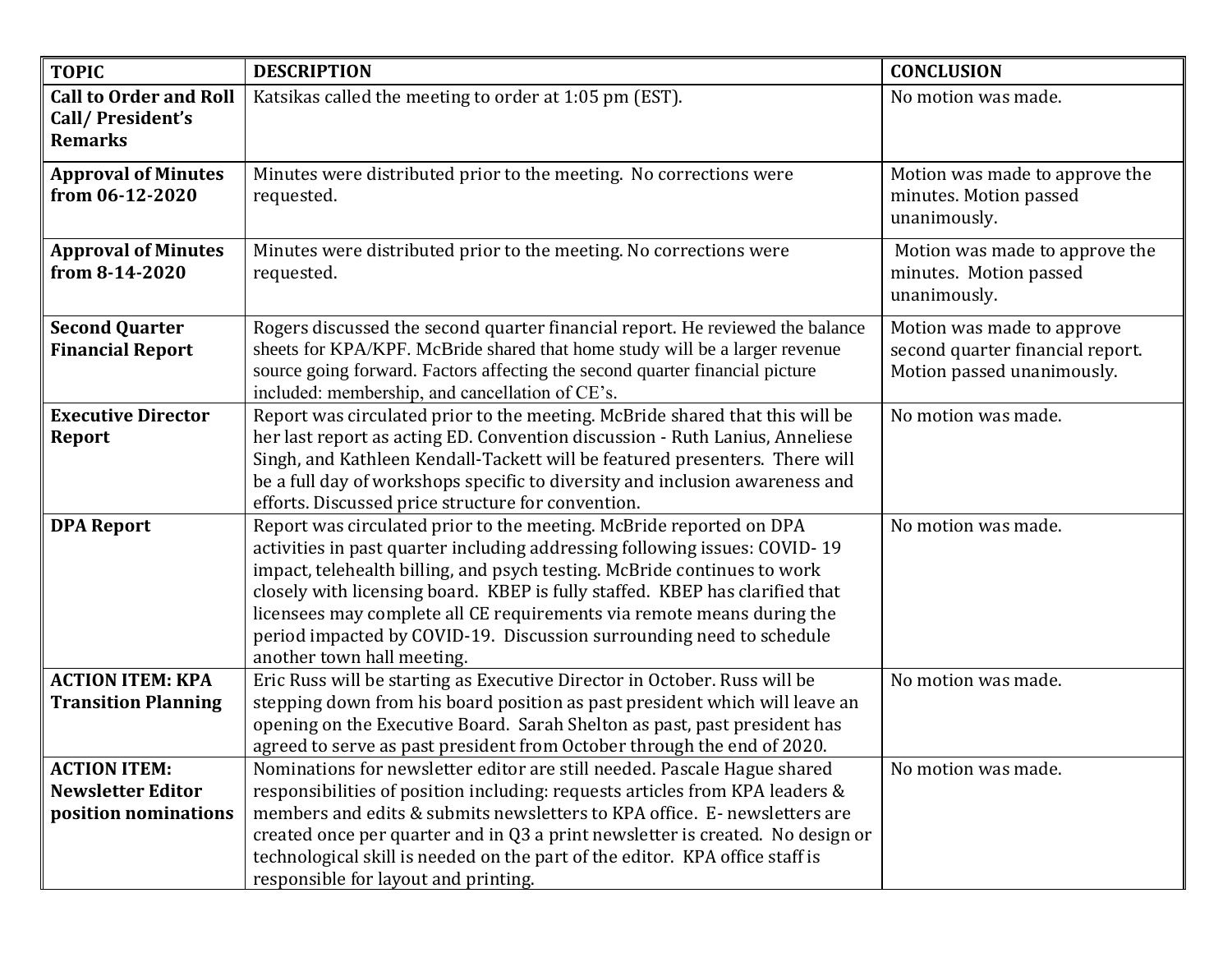| <b>ACTION ITEM: 2021</b>     | The following dates were proposed for the 2021 KPA Board Meetings: March      | No motion was made.                 |
|------------------------------|-------------------------------------------------------------------------------|-------------------------------------|
| <b>KPA Board Meeting</b>     | 12, June 11-12, September 10 and December 10.                                 |                                     |
| <b>Dates</b>                 |                                                                               |                                     |
| <b>ACTION ITEM: Sign</b>     | Schuster discussed Sign on letter to Senator McConnell generated by           | Motion was made that KPA sign on    |
| on letter                    | Kentucky Voices for Health asking for Robust Federal Relief for Kentuckians   | to letter to McConnell. Motion      |
|                              |                                                                               | passed unanimously.                 |
| <b>DISCUSSION ITEM:</b>      | Data is still being gathered. Discussion of constructing next year's budget.  | No motion was made                  |
| <b>Budget Forecast</b>       | Burress will formulate a draft budget that will go to the Executive Committee |                                     |
|                              | in November. After the draft is approved, it will go to the full board for    |                                     |
|                              | review and approval.                                                          |                                     |
| <b>DISCUSSION ITEM:</b>      | Buehner has not yet conducted the audit due to constraints with COVID-19.     | A motion was made to suspend the    |
| <b>Internal Audit Report</b> | The budget has been closely analyzed extensively throughout this year. An     | internal audit due to the pandemic. |
| <b>Status</b>                | external audit will be done early in 2021.                                    | Motion was passed.                  |
| <b>DISCUSSION ITEM:</b>      | KBEP is fully staffed. Joe Dickhaus has been elected for another term, as a   | No motion was made.                 |
| <b>KBEP Elections and</b>    | masters level representative. Eva Markham was appointed in the doctoral       |                                     |
| <b>Update</b>                | seat that was vacated by Erica Pristas                                        |                                     |
| <b>DISCUSSION ITEM:</b>      | Buehner discussed Board Nominations and encouraged board members to           | No motion was made.                 |
| KPA 2021 Board               | continue to recommend outstanding individuals to nominate for open            |                                     |
| <b>Nominations</b>           | positions. Open positions include: President Elect, Treasurer, Appalachian    |                                     |
|                              | Region Rep, Bluegrass Region Rep, Early Career Psychologist Rep, KPAGS,       |                                     |
|                              | Education & Training Rep, Health Psychology Interest Section Rep, Rural       |                                     |
|                              | Interest Section Rep, and At Large Rep.                                       |                                     |
| <b>DISCUSSION ITEM:</b>      | Russ reported that a decision was made to present awards at the annual        | No motion was made.                 |
| <b>KPA Annual Meeting</b>    | meeting. The annual meeting will not be at convention this year, due to the   |                                     |
| and Awards                   | virtual platform.                                                             |                                     |
| (Modified)                   |                                                                               |                                     |
| <b>DISCUSSION ITEM:</b>      | Discussed in ED's report above. Please register online for convention, and    | No motion was made.                 |
| <b>Convention Update</b>     | encourage colleagues to attend the outstanding trainings that will be offered |                                     |
| and Status                   | virtually. Remember to share information about Convention on Social Media     |                                     |
|                              | platforms.                                                                    |                                     |
| <b>Discussion Items:</b>     | Discussion of Leadership Task Force Groups - Summaries from each of these     | No motion was made.                 |
| <b>Leadership Retreat</b>    | groups will be in the print newsletter.                                       |                                     |
| <b>Task Force Updates</b>    | Katsikas- Education and Training - 1) Develop online repository of            |                                     |
|                              | recommended readings that relate to minoritized individuals. 2) Come up       |                                     |
|                              | with a strategy to reach out to Ky Colleges to encourage participation in     |                                     |
|                              | academic conference. 3) Reach out to psychologists in KY with additional      |                                     |
|                              | focuses. 4) Find ways to connect students to one another. 5) Create           |                                     |
|                              | opportunities for faculty to connect and network with one another.            |                                     |
|                              | <b>Buehner-Public Advocacy - Target themes. Importance of KPA: 1)</b>         |                                     |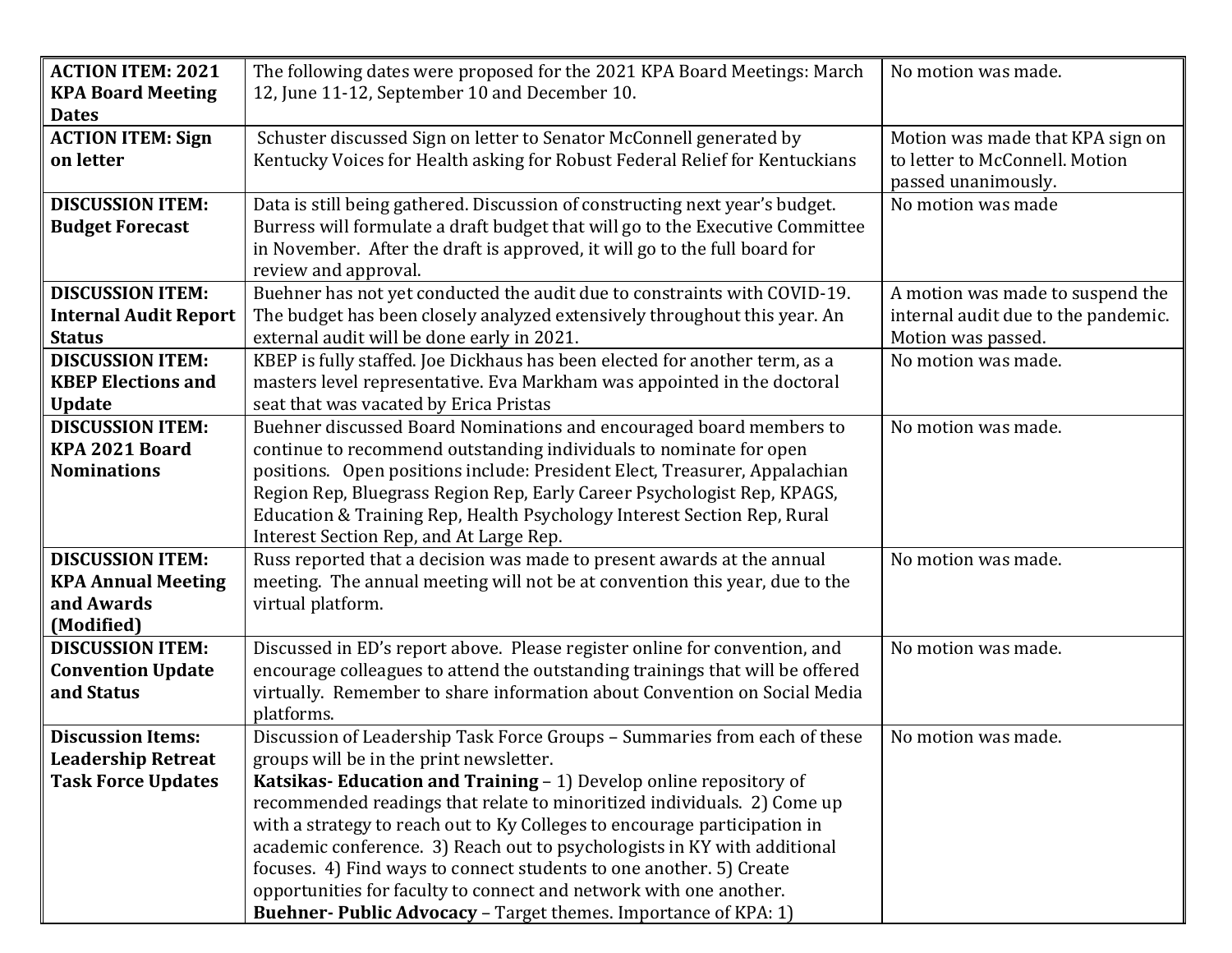|                              | Becoming a go to resource for: children, adolescents and students, elderly          |                     |
|------------------------------|-------------------------------------------------------------------------------------|---------------------|
|                              | population* legislators to talk more about social determinants of health. 2)        |                     |
|                              | Developing a resource page for: children and adolescents to help with special       |                     |
|                              | needs during pandemic and beyond, anti-racism as go to resource for                 |                     |
|                              | learning and education. 3) Considering resources that are available, what           |                     |
|                              | information we include and platform by which we provide information.                |                     |
|                              | *KPA has added aging and geropsychology as an interest section                      |                     |
|                              | Pascale Hague - Clinical Discussed efforts that are being offered to support        |                     |
|                              | clinical practice. Discussed means of communication and considering newer           |                     |
|                              | avenues of communication. Discussed ways to provide services to essential           |                     |
|                              | workers.                                                                            |                     |
|                              | Kniffley - Antiracism- Centered on 4 key areas: 1) Outreach and access, 2)          |                     |
|                              | Training and Professional Development, 3) Policy and 4) Board/Leadership.           |                     |
|                              | The KPA Antiracism taskforce will collaborate with KPA leadership to                |                     |
|                              | facilitate an anti-racist climate. One goal will be to compile a list of antiracist |                     |
|                              | tools. There will be emphasis on how we can have meaningful conversations.          |                     |
| <b>DISCUSSION ITEM:</b>      | McBride (for LAT Chair, Merchant) Brown and Schuster reported that                  | No motion was made. |
| <b>Legislative Summary</b>   | the LAT is focused on looking at legislative priorities through an antiracism       |                     |
| and Priorities               | lens. While 2021 will be a short session, it will need to address the budget. It    |                     |
|                              | will be important to be strategic due to the short session. Advocacy day will       |                     |
|                              | likely be virtual in 2021.                                                          |                     |
|                              | Federal level-APA has expanded what they are doing. APA has been                    |                     |
|                              | coordinating more closely with the state associations.                              |                     |
| <b>DISCUSSION ITEM:</b>      | McBride, Brown and Schuster for Merchant discussed the importance of                | No motion was made. |
| <b>LAT</b> "Get out the Vote | helping to increase voter turnout. An email blast will be sent out to members.      |                     |
| Initiative"                  | An article will be in the newsletter. People must be registered to vote by          |                     |
|                              | October 9th in order to vote in the November election. It is important to reach     |                     |
|                              | out and encourage others to register. Individuals can register at                   |                     |
|                              | www.govoteky.com                                                                    |                     |
| <b>DISCUSSION ITEM:</b>      | Katsikas coordinated the effort for KPA to submit 3 names for psychologists         | No motion was made. |
| <b>Eating Disorder</b>       | that work with Eating Disorder clients and 3 names for researchers for the          |                     |
| <b>Council appointment</b>   | Eating Disorder Council.                                                            |                     |
| update                       |                                                                                     |                     |
| <b>DISCUSSION ITEM:</b>      | Russ reported that this group met today. The leadership group has made              | No motion was made. |
| 2020 Leadership              | progress with their projects. Hannah Heitz has developed an excellent series        |                     |
| <b>Academy</b>               | of podcasts focusing on leadership in KPA. The Leadership Academy is                |                     |
|                              | considering how to make adjustments to the program for next year. They will         |                     |
|                              | be recruiting applications for next year's class. Russ will stay with the           |                     |
|                              | program for transition, but will plan to transfer the leadership of this            |                     |